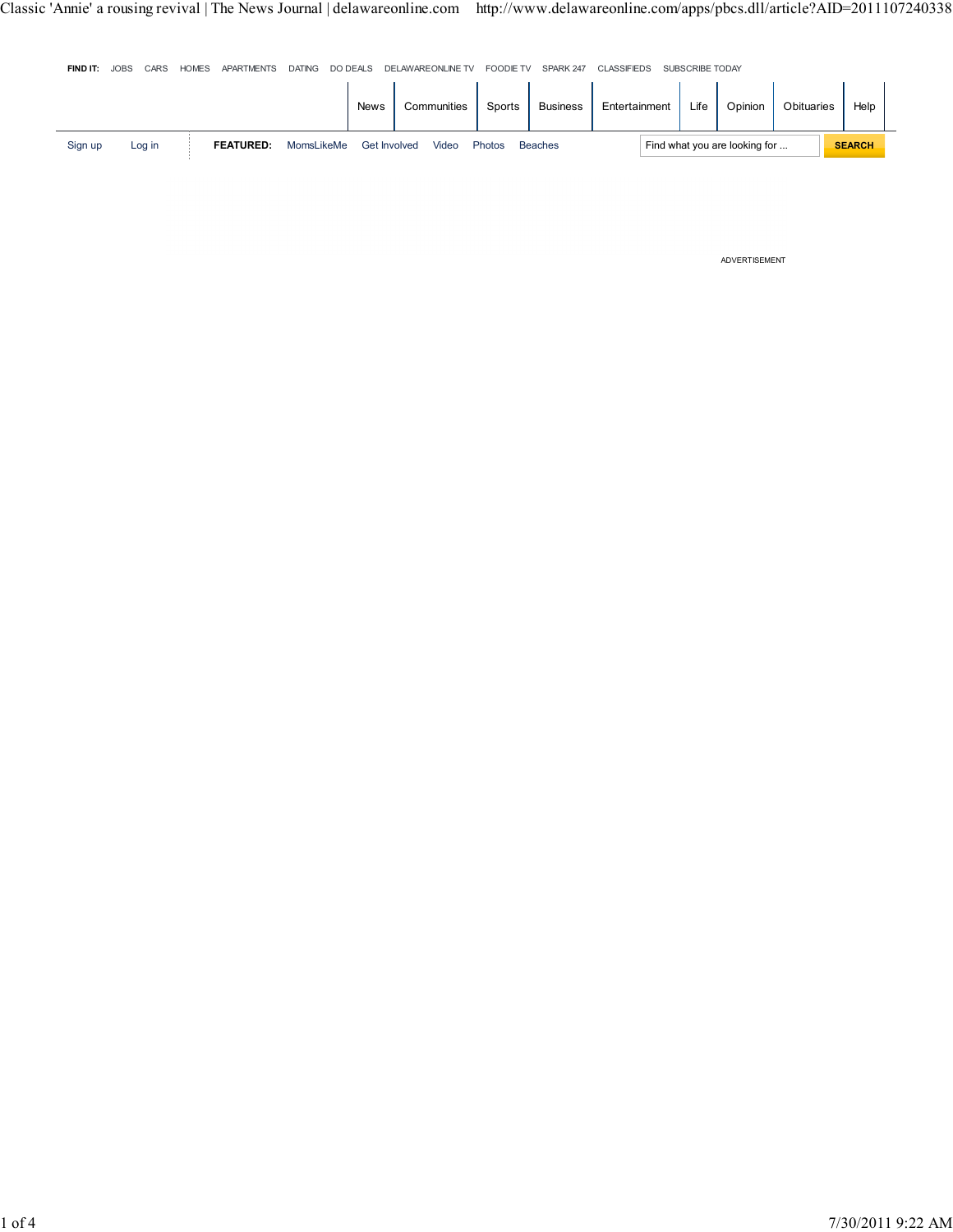## Classic 'Annie' a rousing revival

### Young lead charms, ensemble delights

| 12:52 AM, Jul. 24, 2011                                                                                                                          | 1 Comments                                                                                                            |                                                                                                                                                      | Recommend                                     | Be the first of your friends to recommend this.                                                                                                                            |                                         |  |  |
|--------------------------------------------------------------------------------------------------------------------------------------------------|-----------------------------------------------------------------------------------------------------------------------|------------------------------------------------------------------------------------------------------------------------------------------------------|-----------------------------------------------|----------------------------------------------------------------------------------------------------------------------------------------------------------------------------|-----------------------------------------|--|--|
| Recommend                                                                                                                                        | 3                                                                                                                     | A A                                                                                                                                                  | momslike                                      |                                                                                                                                                                            |                                         |  |  |
| Written by<br><b>BODEN DAY</b><br><b>Special to The News</b><br>Journal                                                                          | Leapin' lizards!                                                                                                      |                                                                                                                                                      |                                               |                                                                                                                                                                            |                                         |  |  |
|                                                                                                                                                  |                                                                                                                       | For the 144 regional theatergoers who have yet to experience the                                                                                     |                                               |                                                                                                                                                                            |                                         |  |  |
| <b>FILED UNDER</b>                                                                                                                               |                                                                                                                       | musical "Annie," please note that New Candlelight Theatre's                                                                                          |                                               |                                                                                                                                                                            |                                         |  |  |
| Entertainment<br><b>Theater</b>                                                                                                                  | production is now the platinum standard.                                                                              |                                                                                                                                                      |                                               |                                                                                                                                                                            |                                         |  |  |
|                                                                                                                                                  |                                                                                                                       | And for those "Annie" fans of whatever intensity, please note: this                                                                                  |                                               |                                                                                                                                                                            |                                         |  |  |
|                                                                                                                                                  |                                                                                                                       | latest local incarnation of the 34-year-old cultural phenomenon has                                                                                  |                                               |                                                                                                                                                                            |                                         |  |  |
|                                                                                                                                                  |                                                                                                                       | immense heart, unforced hilarity and real heft.                                                                                                      | <b>ADVERTISEMENT</b><br><b>MORE HEADLINES</b> |                                                                                                                                                                            |                                         |  |  |
|                                                                                                                                                  |                                                                                                                       | Its heart is due, in large part, to its director, NCT stalwart Paul                                                                                  |                                               |                                                                                                                                                                            |                                         |  |  |
|                                                                                                                                                  |                                                                                                                       | Goodman. He delivers a triple-thrill cast -- singing, dancing, acting                                                                                |                                               |                                                                                                                                                                            |                                         |  |  |
|                                                                                                                                                  |                                                                                                                       | -- beginning with young veteran performer Jamieson O'Brien in the                                                                                    |                                               | Pinkston sentenced to 25 years                                                                                                                                             |                                         |  |  |
|                                                                                                                                                  |                                                                                                                       | title role.                                                                                                                                          |                                               | Jackson's death may not open door for more Del.<br>executions                                                                                                              |                                         |  |  |
| <b>THEATER REVIEW</b><br><b>WHAT: "Annie, the Musical"</b>                                                                                       |                                                                                                                       | O'Brien is a spunky, determined -- and<br>thoroughly believable -- Annie in this                                                                     |                                               | Two men charged with assault, one sought in<br>Newark melee                                                                                                                |                                         |  |  |
|                                                                                                                                                  | <b>WHEN:</b> Through August 21. Friday and Saturday, doors<br>open at 6 p.m., show at 8 p.m. Sundays, doors open at 1 | rags-to-riches classic. O'Brien is charming,                                                                                                         |                                               | <b>MOST POPULAR</b>                                                                                                                                                        |                                         |  |  |
| p.m., show at 3 p.m.                                                                                                                             | <b>WHERE:</b> New Candlelight Theatre, 2208 Millers Rd.,                                                              | not cutesy. And, by gosh, can this girl sing.                                                                                                        |                                               | 1. Senate rejects latest debt-limit bill                                                                                                                                   |                                         |  |  |
| Ardentown                                                                                                                                        |                                                                                                                       | The seven other mostly prepubescent                                                                                                                  |                                               | 2. Red Lion can't recruit, after all<br>3. Jackson's death may not open door for more<br>Del. executions<br>4. Two men charged with assault, one sought in<br>Newark melee |                                         |  |  |
| <b>INFORMATION: 475-2313 or www.nctstage.org</b>                                                                                                 |                                                                                                                       | performers portraying the residents of<br>Manhattan's decrepit Municipal Girls                                                                       |                                               |                                                                                                                                                                            |                                         |  |  |
| ADS BY PULSE 360                                                                                                                                 | Get Listed Here                                                                                                       | Orphanage in 1933 are appropriately                                                                                                                  |                                               |                                                                                                                                                                            |                                         |  |  |
| <b>Lebanon: Mom Makes Botox Doctors</b><br><b>Furious</b>                                                                                        |                                                                                                                       | mouthy and scruffy. And, by gosh, can<br>these girls sing.                                                                                           |                                               | 5. Pinkston sentenced to 25 years                                                                                                                                          |                                         |  |  |
| <b>BOTOX Doctors Furious</b><br>TheHigherLifestyle.com<br><b>Cash For Cell Phones</b><br>Get An Immediate Quote - Ship Now<br>www.PhoneDaddy.com | Mom Reveals Clever \$4 Wrinkle Therapy That Makes                                                                     | Thankfully, music director Jeff Reim<br>rehearsed the girls to, in Goodman's words,<br>"sing like real girls, not mimicking the latest<br>pop diva." |                                               | Delaware's<br>Crash jams<br>$I-95$<br>death row                                                                                                                            | Witnesses<br>recount<br>Jackson's final |  |  |
| Become a Teacher in Lebanon                                                                                                                      |                                                                                                                       | Unforced hilarity: the matron of the                                                                                                                 |                                               |                                                                                                                                                                            | words                                   |  |  |
|                                                                                                                                                  | Earn your Teaching degree in as little as 18 mos. Fin. Aid                                                            | orphanage is child-hating, disillusioned,                                                                                                            |                                               | <b>MOST COMMENTED</b>                                                                                                                                                      |                                         |  |  |
| avail. for those who qualify.<br>EducationColleges.us                                                                                            |                                                                                                                       | boozy Agatha Hannigan.                                                                                                                               |                                               | Jackson put to death by lethal injection                                                                                                                                   |                                         |  |  |
|                                                                                                                                                  |                                                                                                                       | Gerri Weagraff, an NCT performer for, yes,                                                                                                           |                                               | 2 charged, 1 sought, in Newark fight that<br>injured man                                                                                                                   | 162<br>43                               |  |  |
| Hannigan some necessary humanity.                                                                                                                |                                                                                                                       | two dozen years, is a pure hoot as she gives the sadly comical                                                                                       |                                               | Big business, rich given preferential<br>treatment                                                                                                                         |                                         |  |  |
|                                                                                                                                                  |                                                                                                                       | Weagraf, Dewey Oriente and Lindsay Mauck bring down the house                                                                                        |                                               | 112th Congress can't seem to get<br>anything done                                                                                                                          |                                         |  |  |
|                                                                                                                                                  |                                                                                                                       | (twice) with the brassy show-stopper "Easy Street."                                                                                                  |                                               | DuPont CEO warns of uncertainty fears<br>over debt limit                                                                                                                   |                                         |  |  |
|                                                                                                                                                  |                                                                                                                       | Patrick O'Hara gives his Oliver "Daddy" Warbucks just enough<br>gravitas and grace, and the production heft.                                         |                                               |                                                                                                                                                                            |                                         |  |  |
|                                                                                                                                                  |                                                                                                                       | Reim, also the scenic designer, provides a jaw-dropping set and a<br>stage portal that's a giant version of Harold Gray's ruminative                 |                                               |                                                                                                                                                                            |                                         |  |  |

comic strip "Little Orphan Annie," which inspired the musical.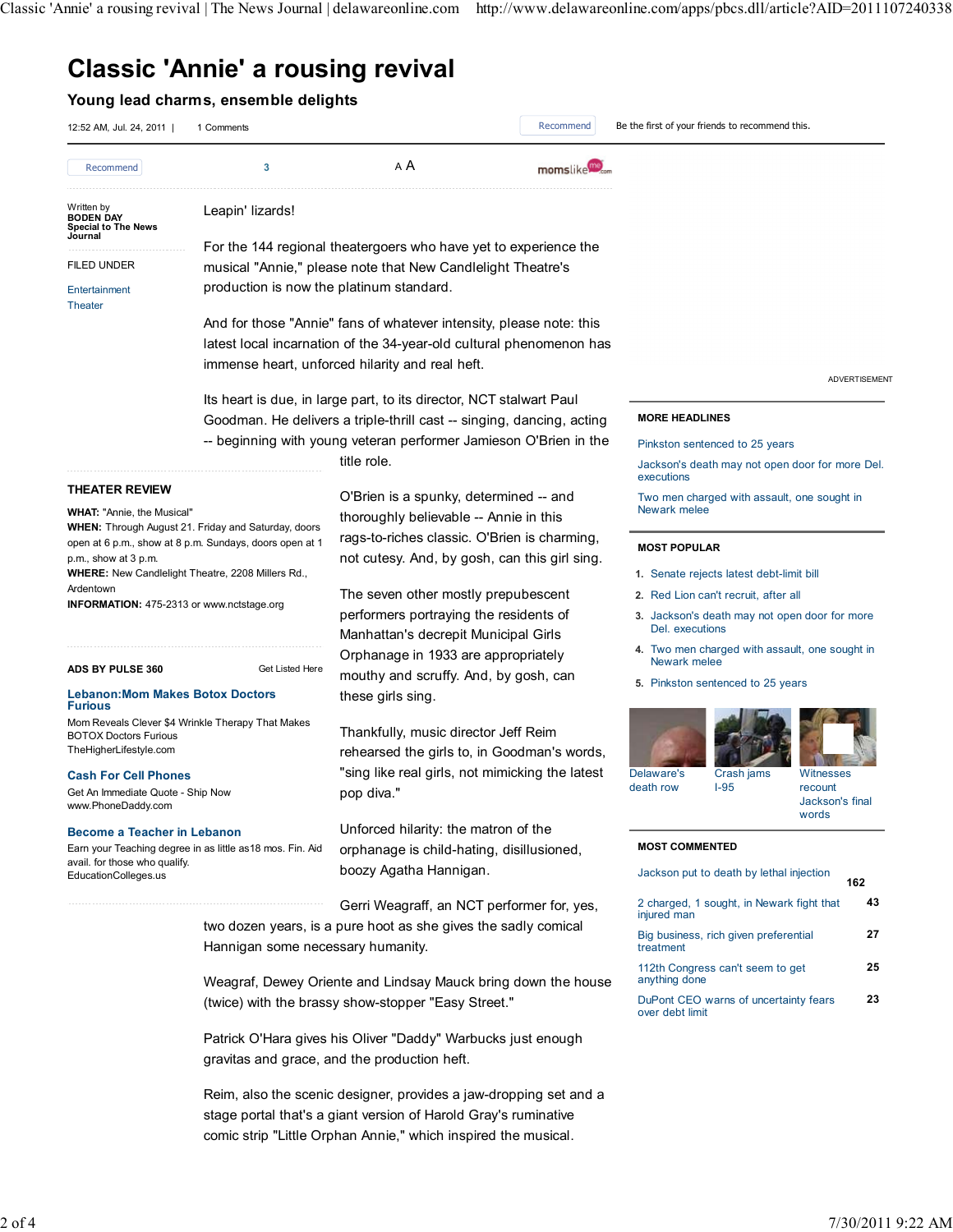With this "Annie's" fast, smooth scene changes, its hint of that unique New York edginess in its patter and its precise and engaging ensemble work, every one of NCT's 150 audience seats should be filled.

#### View Comments (1) | Share your thoughts »

| YOU MIGHT BE INTERESTED IN                                      | <b>SPONSORED LINKS</b> What's this?                                                  |  |  |  |
|-----------------------------------------------------------------|--------------------------------------------------------------------------------------|--|--|--|
| Music, not image, makes Avi                                     | Derek Jeter's 3,000 Hottest                                                          |  |  |  |
| Buffalo a band to hear                                          | Girlfriends (Modern Man)                                                             |  |  |  |
| Missing Newark area teen, infant                                | Caring for Someone with                                                              |  |  |  |
| son found safe                                                  | Alzheimer's? 18 Activities to                                                        |  |  |  |
| Crash near Christiana Mall kills                                | Bring Back a Smile (Caring.com)                                                      |  |  |  |
| woman, 29                                                       | From the <i>iW</i> Vaults   Parker                                                   |  |  |  |
| Man filling gas tank struck, killed                             | Posey's Diary from the Set of                                                        |  |  |  |
| by car; woman hurt                                              | "Suburbia" (indieWire)                                                               |  |  |  |
| 'iCarly' star Miranda Cosgrove<br>headed to Delaware State Fair | Likes or Yikes? Britney's<br>Hygiene, Kim's Twin and<br>Snooki's Dancing! (iVillage) |  |  |  |
|                                                                 | Nine Possible Signs of Thyroid<br>Trouble (ThirdAge)                                 |  |  |  |
|                                                                 |                                                                                      |  |  |  |

Public Arrest Records See anyone's past criminal history. Unlimited searches. Peace of mind. InstantCheckMate.com

AdChoices<sup>[></sup>

Five questions with Jon **Favreau** Jul 29, 2011

#### ARCHIVES

View the last seven days

Yesterday, Jul. 29 Thursday, Jul. 28 Wednesday, Jul. 27 Tuesday, Jul. 26 Monday, Jul. 25 Sunday, Jul. 24 Saturday, Jul. 23

See our paid archives for news older than 30 days.

#### PHOTO SPOTLIGHT



MORE PHOTOS



P II 發生 The News Journal Subscriber Services: Subscribe Manage Your Account Convert to EZ Pay Pay Your Bill Report Delivery Problems

Dealer Payment

# DEAL CHICKEN 50-90% OFF! on Delaware restaurants,

DealChicken

ADVERTISEMENT

spas, activities, and more. SIGN UP

Site Map | Back to Top

ADVERTISEMENT